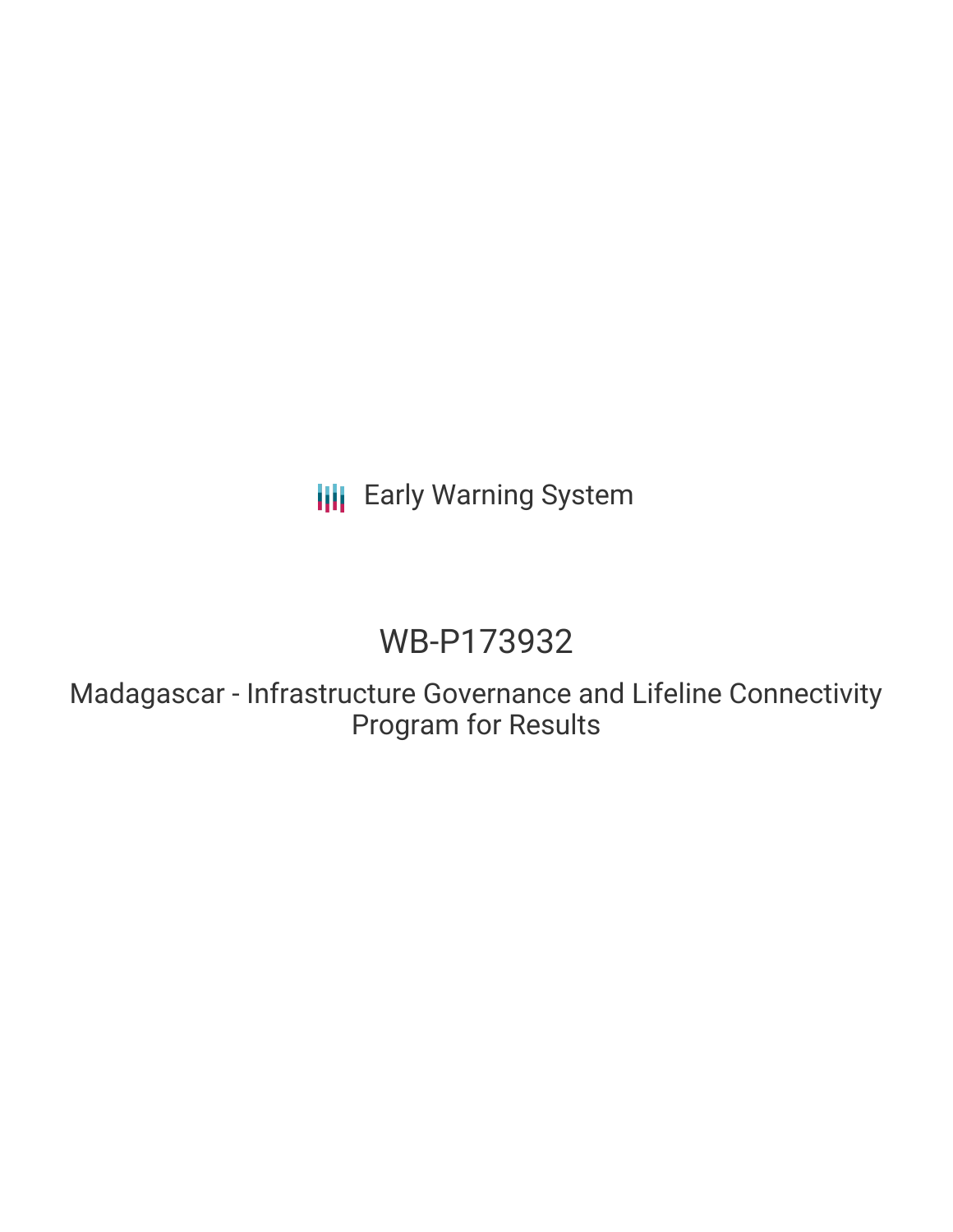

### **Quick Facts**

| <b>Countries</b>               | Madagascar                                                |
|--------------------------------|-----------------------------------------------------------|
| <b>Financial Institutions</b>  | World Bank (WB)                                           |
| <b>Status</b>                  | Proposed                                                  |
| <b>Bank Risk Rating</b>        | U                                                         |
| <b>Voting Date</b>             | 2021-03-31                                                |
| <b>Borrower</b>                | Government of Madagascar                                  |
| <b>Sectors</b>                 | Infrastructure, Law and Government, Technical Cooperation |
| <b>Investment Type(s)</b>      | Loan                                                      |
| <b>Investment Amount (USD)</b> | \$400.00 million                                          |
| <b>Project Cost (USD)</b>      | \$800.00 million                                          |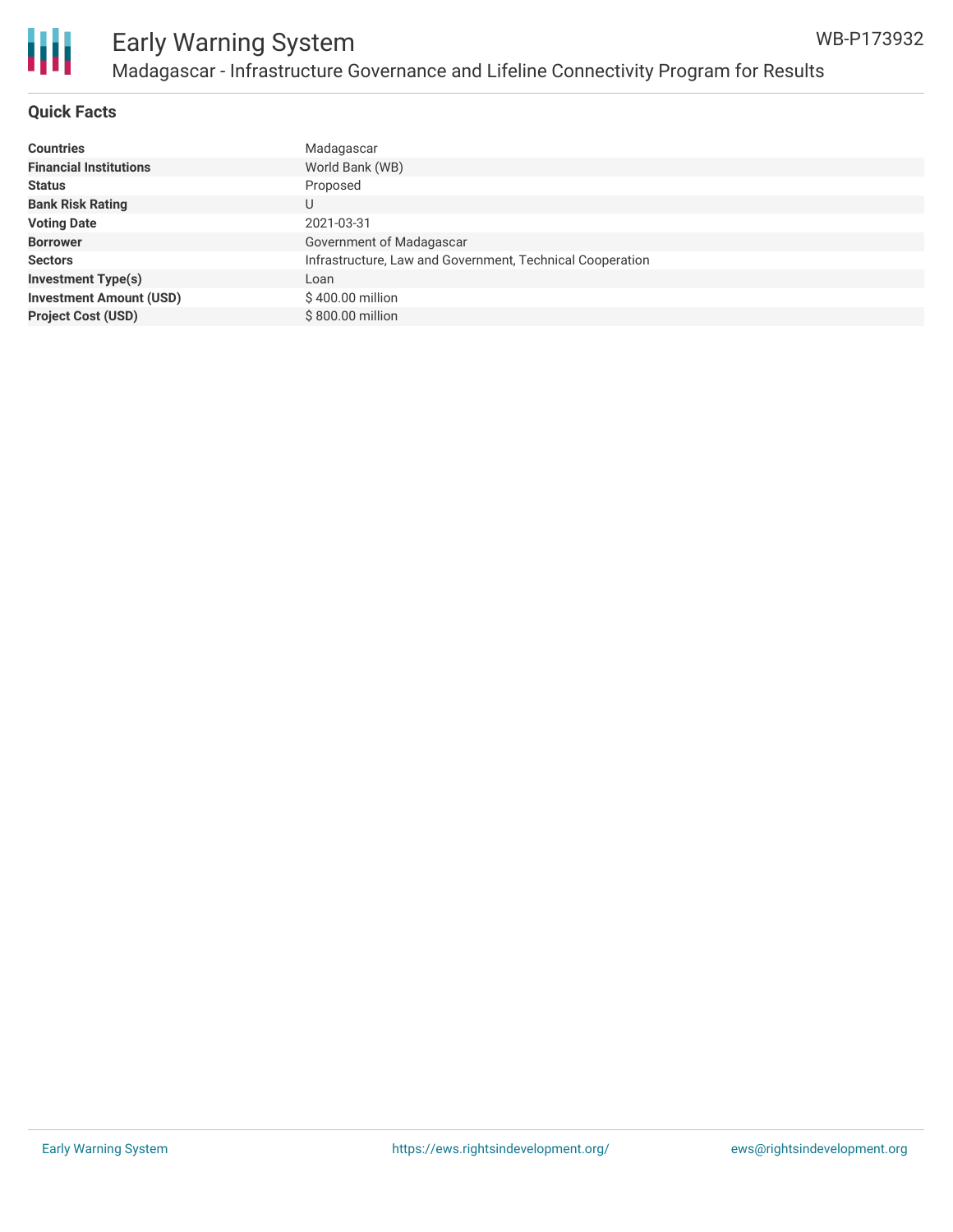

### **Project Description**

According to bank documents, The program involves a comprehensive package of interventions for the next five years to improve infrastructure sector performance and bring it to a sustainable state.

Results Area 1: Providing more inclusive access to electricity and transport infrastructure.

- a. In the electricity sector, the program aims to expand access to electricity for households, enterprises and public institutions, with a focus on rural and underserved areas.
- b. In the transport sector, the program aims to provide better road and other transport connectivity for rural and underserved areas of Madagascar.

Results Area 2: Enhancing the financial and fiscal sustainability of public delivery of electricity and transport services.

- a. In the electricity sector, the program will support the implementation of JIRAMA's Financial Recovery Plan, which was prepared with the World Bank support and presented to the GoM in September 2019. The plan includes a fiscal roadmap for the GoM and an operational roadmap for JIRAMA with a broad range of measures to gradually improve the financial health of JIRAMA to become a financially self-sustainable and creditworthy off-taker.
- b. In the transport sector, the program will support the improvement of sector governance and enhance financial sustainability in the sector, specifically by implementing a robust road asset management, including systematic prioritization of investment, timely maintenance and strengthening axle road control regulations, and increasing and diversifying road-sector revenues (fuel levy and road user charges). Strengthening axle road regulations will contribute to not only preserving the road assets but also financial sustainability of Madarai, thereby improving financial sustainability in the transport sector as a whole.
- c. Cross-cutting, support implementation of improved fiscal planning and budgeting for infrastructure, enhancement and implementation of the PPP framework including procurement and management of contingent liabilities.

Results Area 3: Improving the environmental sustainability and safety in the electricity and transport sectors.

- a. In the electricity sector, the program will support reforms to facilitate and accelerate the implementation of PPP reforms for procurement of renewable energy power plants; the implementation of new framework and tools for generation expansion planning; and the expansion of deployment of solar PV for minigrids.
- b. In the transport sector, the program will support the Government's efforts to improve road safety through assisting the institutional reforms to establish a road safety authority and implement the road safety strategy. The program will also support the efforts to building more climate resilience in transport infrastructure, including design of climate resilient roads, and improving rail operations, which could also contribute to environmental sustainability and safety in the transport sector, through shifting heavy bulky freight traffic from roads to rail transport.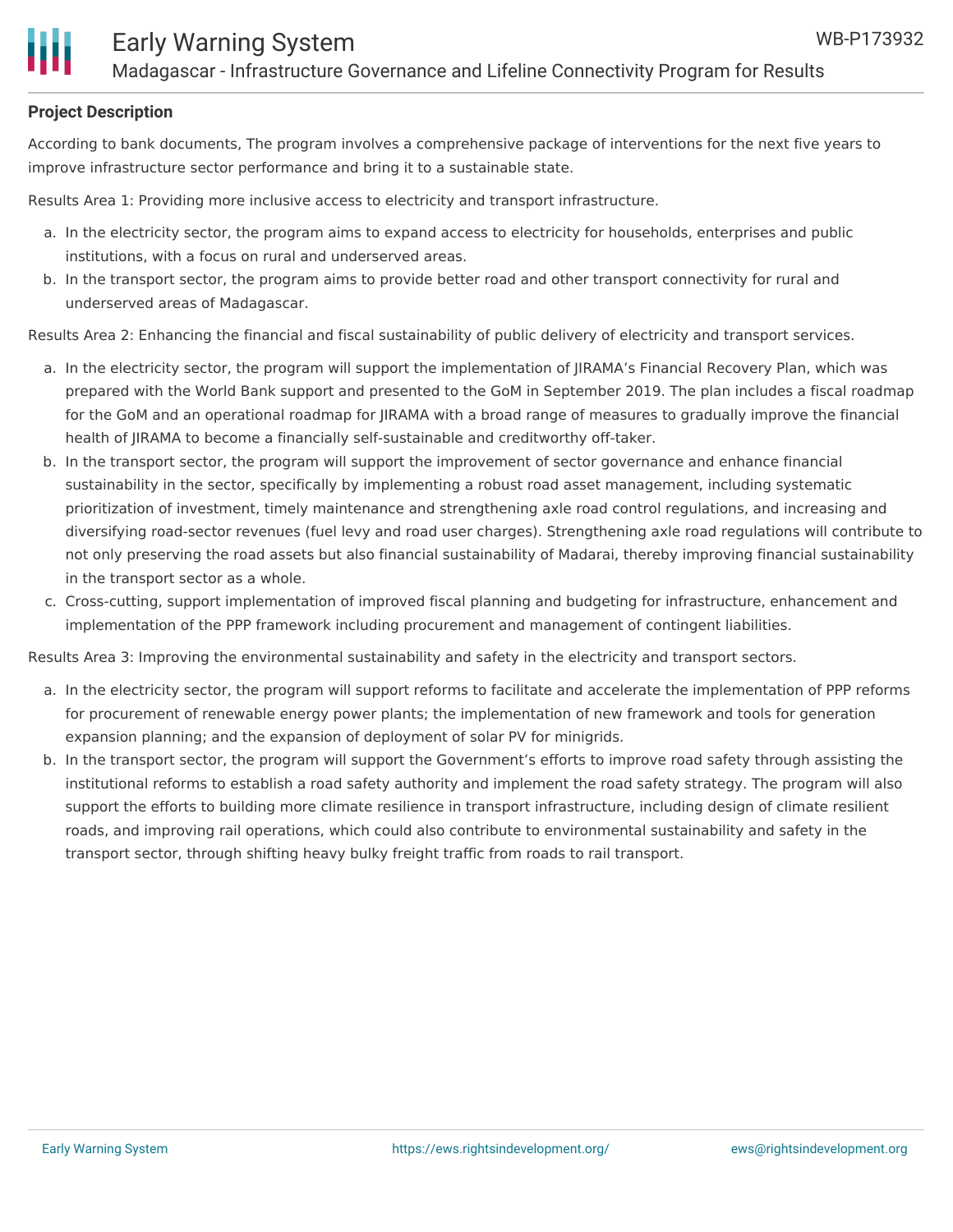

## Early Warning System Madagascar - Infrastructure Governance and Lifeline Connectivity Program for Results

### **Investment Description**

World Bank (WB)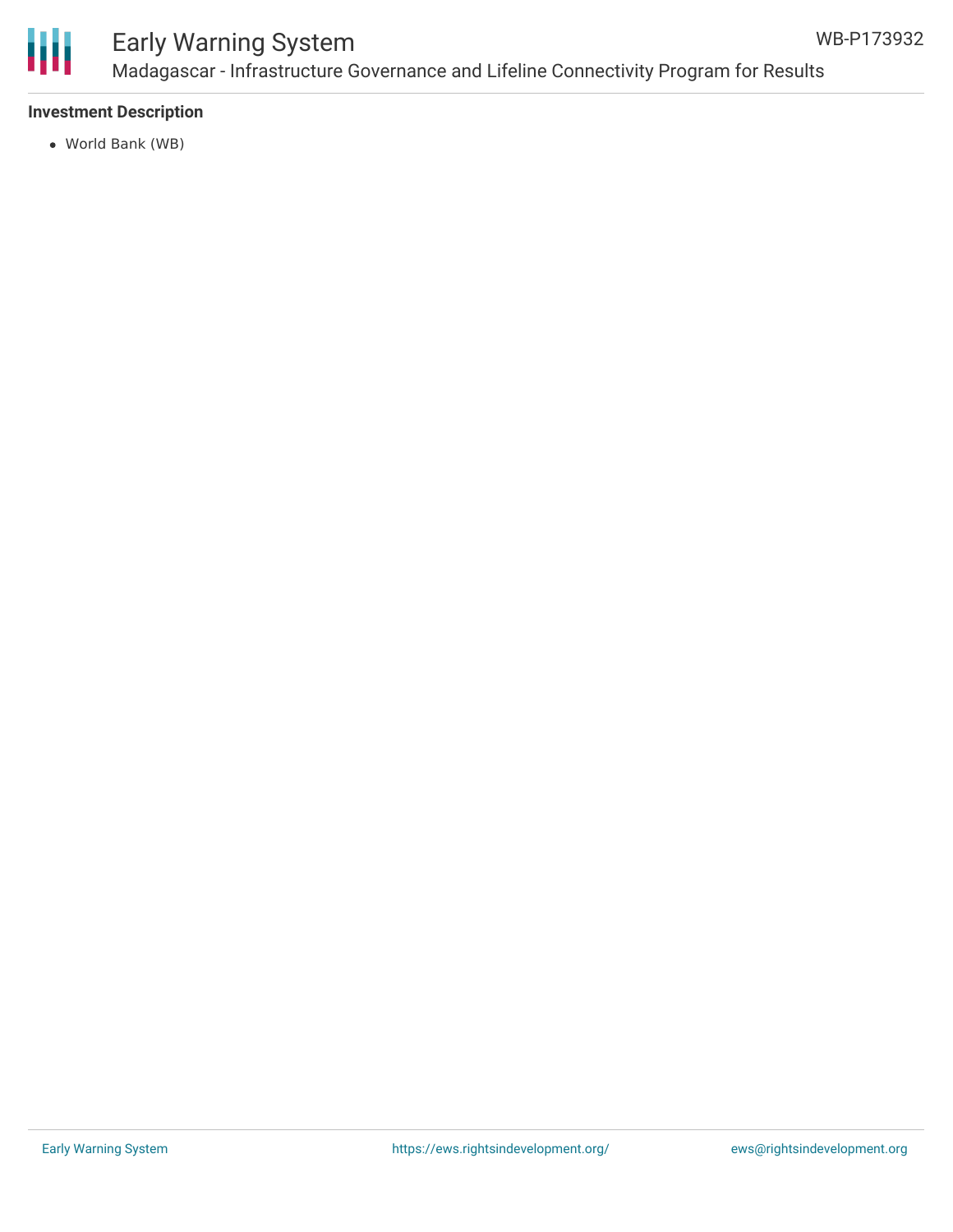

### **Contact Information**

**World Bank:** Name : Jan Friedrich Kappen Designation : Senior Energy Specialist Role : Team Leader(ADM Responsible) Telephone No : 5339+6042 Email : [jkappen@worldbank.org](mailto:jkappen@worldbank.org)

Name : Atsushi Iimi Designation : Senior Economist Role : Team Leader Telephone No : 473-4698 Email : [aiimi@worldbank.org](mailto:aiimi@worldbank.org)

Name : Marc Stocker Designation : Senior Economist Role : Team Leader Telephone No : 5339+6008 Email : [mstocker1@worldbank.org](mailto:mstocker1@worldbank.org)

#### **Borrower:**

Borrower : Ministry of Finance Contact : Richard J. RANDIAMANDRATO Title : Minister of Finance Telephone No : 000261202264680 Email : [ministre@mef.gov.mg](mailto:ministre@mef.gov.mg)

#### **Implementing Agencies:**

Implementing Agency: Ministry of Energy and Hydrocarbons (MEH) Contact : Christian Ramarolahy Title : Minister of Energy Telephone No : 00261326666557 Email : [cramarolahy@gmail.com](mailto:cramarolahy@gmail.com)

Implementing Agency: Ministère des Transports, du Tourisme et de la Météorologie Contact : Rakotovahiny Jean Luc Title : Secrétaire Général Telephone No : 0340550509 Email : [rakotojl@gmail.com](mailto:rakotojl@gmail.com)

Implementing Agency : JIRAMA Contact : Vonjy Andriamanga Title : Director General Telephone No : 00261347557255 Email : [vonjy.andriamanga@jiramamg.com](mailto:vonjy.andriamanga@jiramamg.com)

Implementing Agency : Ministère de l'Aménagement du Territoire, de l'Habitat et des Travaux Publics Contact : Harimanana Rabe